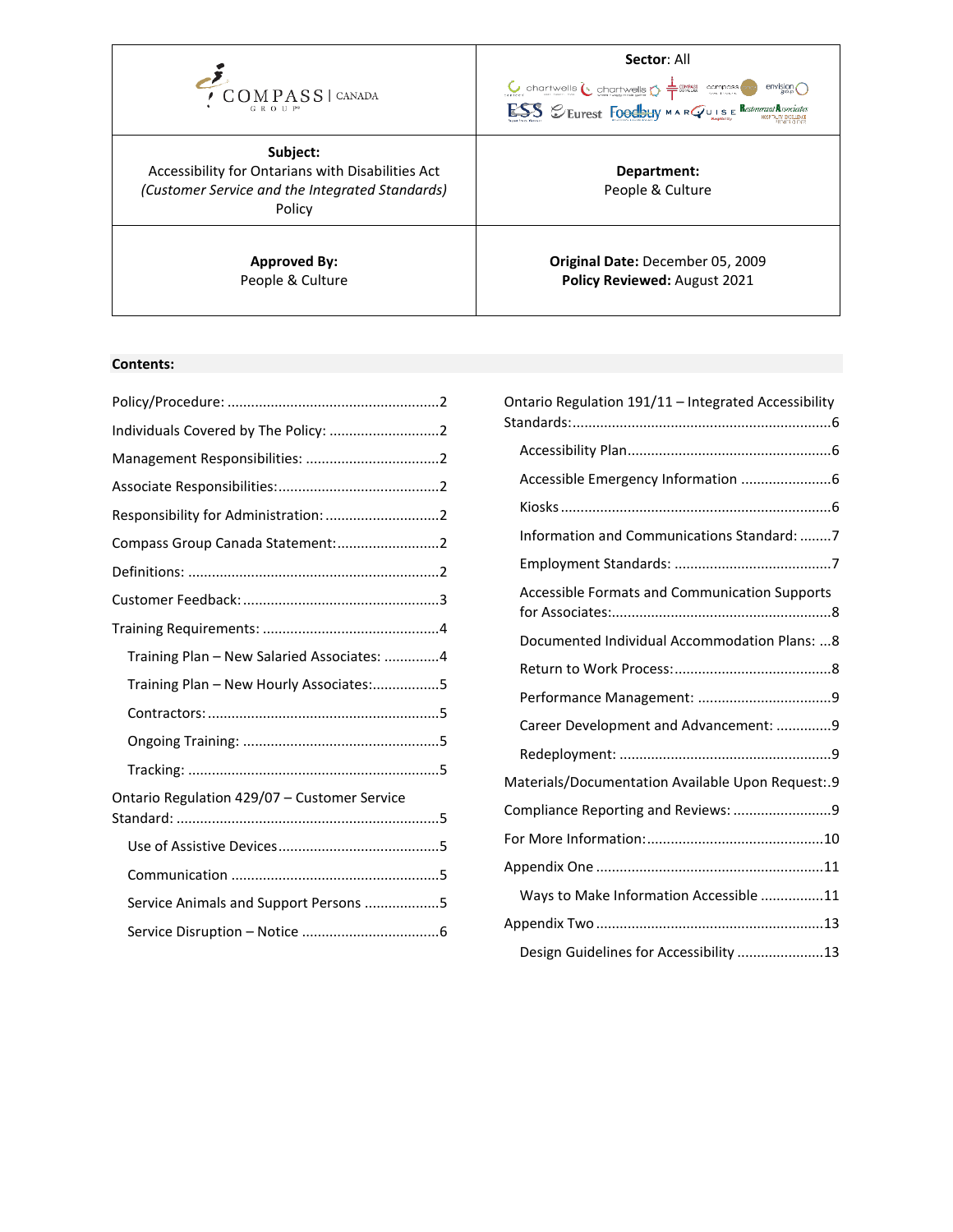#### **Policy/Procedure:**

The purpose of this policy is to outline the requirements developed under the Accessibility for Ontarians with Disabilities Act, 2005 (AODA), specifically [Ontario Regulation 429/07, Customer Service Standard](http://www.e-laws.gov.on.ca/html/source/regs/english/2007/elaws_src_regs_r07429_e.htm) and [Ontario](http://www.e-laws.gov.on.ca/html/regs/english/elaws_regs_110191_e.htm)  [Regulation 191/11, the Integrated Accessibility Standards \(IASR\).](http://www.e-laws.gov.on.ca/html/regs/english/elaws_regs_110191_e.htm) This policy will provide the framework for compliance with the requirements.

#### **Individuals Covered by The Policy:**

This policy shall apply to every person who deals with members of the public or other third parties on behalf of Compass Group Canada, whether the person does so as an associate, agent, volunteer or otherwise.

#### **Management Responsibilities:**

It is the responsibility of managers and supervisors to ensure that all associates conduct themselves in an appropriate manner and abide by the Company's policies, procedures and practices. Additionally, managers and supervisors have the responsibility to maintain a professional work environment, and to ensure that it is conducive to, and encourages, appropriate associate behaviors and conduct.

#### **Associate Responsibilities:**

It is the responsibility of all associates to always conduct themselves in an appropriate manner and abide by all the Company policies, procedures and practices.

#### **Responsibility for Administration:**

All levels of Management are responsible for the effective administration/application and management of the policy.

#### **Compass Group Canada Statement:**

Compass Group Canada is committed to implementing, maintaining and enhancing accessibility with respect to employment, and the use of all goods and services, for all persons with disabilities, in a timely manner.

Compass Group Canada shall use reasonable efforts to ensure that its policies, practices and procedures are consistent with the following principles:

- a) Goods and services will be provided in a manner that respects the dignity and independence of persons with disabilities;
- b) Persons with disabilities will be given equal opportunity in the employment cycle and to obtain, use and benefit from goods and services.

#### **Definitions:**

- **Accessibility Coordinator (Diversity and Inclusion Specialist) -** The person appointed by Compass Group Canada to coordinate AODA compliance.
- **Assistive Devices**  Any auxiliary aid such as communication aids, cognition aids, personal mobility aids and medical aids (i.e. canes, crutches, wheelchairs, or hearing aids).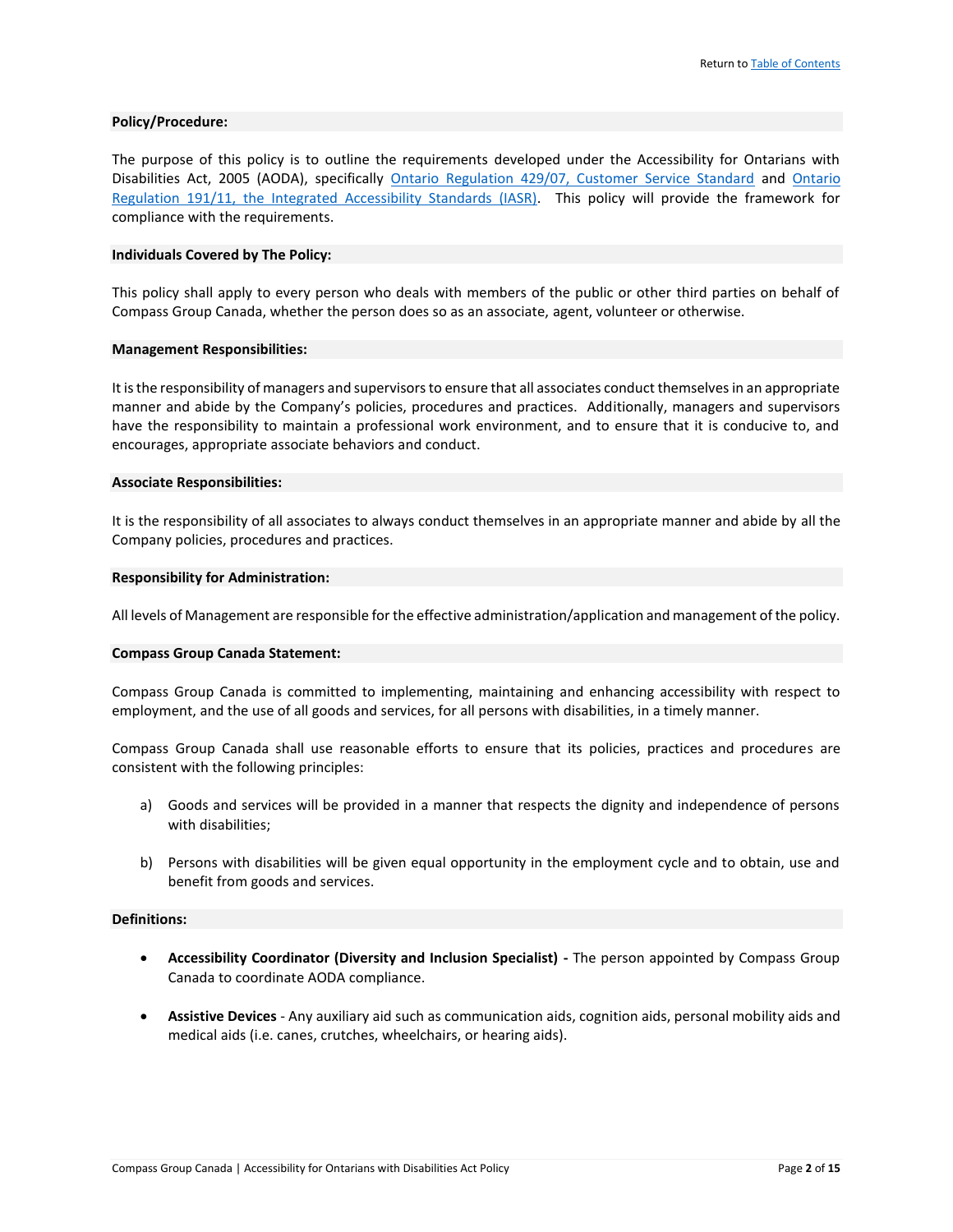- **Disability**  The definition of disability under the AODA is the same as the definition of disability in the Ontario Human Rights Code. Under the Act, disability refers to:
	- o any degree of physical disability, infirmity, malformation or disfigurement that is caused by bodily injury, birth defect or illness and, without limiting the generality of the foregoing, includes diabetes mellitus, epilepsy, a brain injury, any degree of paralysis, amputation, lack of physical coordination, blindness or visual impediment, deafness or hearing impediment, muteness or speech impediment, or physical reliance on a guide dog or other animal or on a wheelchair or other remedial appliance or device,
	- o a condition of mental impairment or a developmental disability,
	- $\circ$  a learning disability, or a dysfunction in one or more of the processes involved in understanding or using symbols or spoken language,
	- o a mental disorder, or
	- $\circ$  an injury or disability for which benefits were claimed or received under the insurance plan established under the Workplace Safety and Insurance Act, 1997.
- **Integrated Accessibility Standard Regulation (IASR**) The IASR is a combination of three standards: [information and communications,](http://www.mcss.gov.on.ca/documents/en/mcss/accessibility/iasr_guidelines/Part2_IASR_2012.pdf) [employment,](http://www.mcss.gov.on.ca/documents/en/mcss/accessibility/iasr_guidelines/Part3_IASR_2012.pdf) an[d transportation](http://www.mcss.gov.on.ca/documents/en/mcss/accessibility/iasr_guidelines/Part4_IASR_2012.pdf), in addition to 'General' requirements.
- **Service Animals**  Any animal individually trained to do work or perform tasks for the benefit of a person with a disability.
- **Support Persons**  Any person whether a paid professional, volunteer, family member or friend that accompanies a person with a disability in order to help with communications, personal care or medical needs or with access to goods or services.
- **Accessible Formats** Providing information in a way that considers the preferred and most effective method of communication for a person with a disability including large print and Braille.
- **Communication Supports** Other supports that facilitate effective communication including captioning, assistive listening devices and American Sign Language.

# **Customer Feedback:**

Feedback from our customers provides Compass Group Canada with opportunities to learn and improve. Compass Group Canada recognizes the right of our customers to make a complaint, compliment or suggest ways to improve our services.

To ensure that the delivery of goods and services to persons with disabilities is provided in an effective and timely manner, customers are invited to provide their feedback in any preferred format including in person, by telephone, e-mail, or in writing, addressed to:

**Accessibility Coordinator / Diversity and Inclusion Specialist E-mail: [diversity@compass-canada.com](mailto:diversity@compass-canada.com) 1 Prologis Blvd., Suite 400 Mississauga, ON L6W 0G2 Phone: 905-568-4636 or 1-800-465-2203 Ext 7582**

The Accessibility Coordinator will respond either in writing, in person, e-mail and/or by telephone, based on the format requested. They will acknowledge receipt and outline any actions that will be taken in response to the feedback.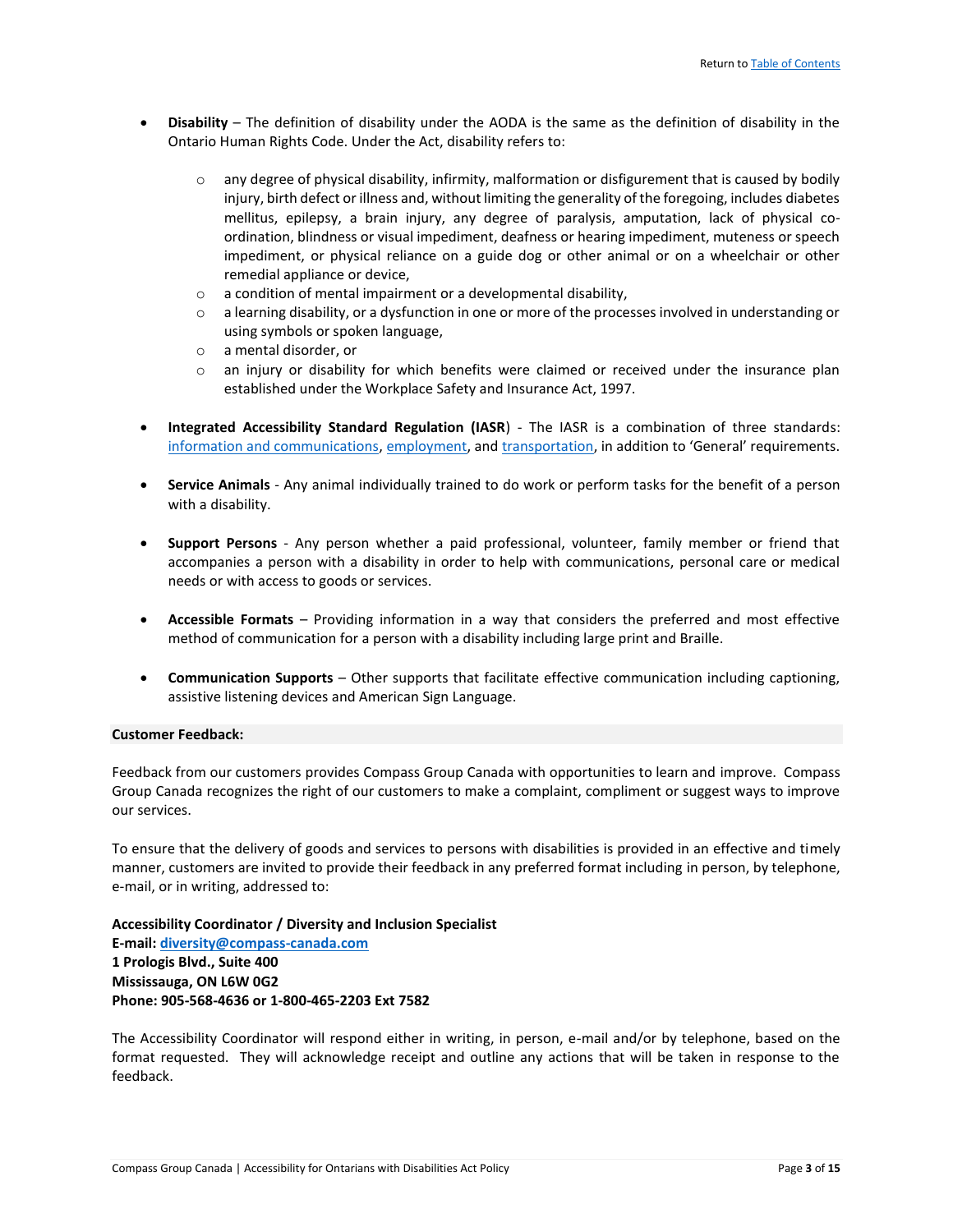# **Training Requirements:**

Every person who participates in the development of the policy, practices and procedures or who deals with the public on behalf of Compass Group Canada must complete training in relation to the Ontario Regulation 429/07, Customer Service Standard and the Ontario Regulation 191/11, the Integrated Accessibility Standards Regulation (IASR).

# **Training Plan – New Salaried Associates:**

All salaried associates upon hire are required to review the AODA Customer Service and IASR Policy and Procedure and complete the online training modules on the Customer Service Standard and the Integrated Accessibility Standards Regulation (IASR). The modules must be completed within two weeks of hire.

# **The Customer Service Standard training includes information on the following:**

- Significance of the disabled population in Ontario
- Definition of Disability
- Description of the AODA and its objectives
- The AODA Standards and key dates
- Types of barriers to persons with disabilities
- A detailed explanation of the Customer Service Standard and its requirements including details on the:
	- o Inclusion of service animals
	- o Inclusion of support persons
	- o Notice of temporary disruption of services
	- o Accessible feedback process
	- o Availability of alternate formats
- TALK to me approach for interacting with persons with disabilities
- The types of disabilities and definitions including vision loss, hearing loss, physical, mental, intellectual and learning disabilities
- Detailed tips on the best way to interact with persons with each type of disability
- Information and examples of how to assist persons with disabilities
- Understanding and accommodating assistive devices

# **The Integrated Accessibility Standards Regulation (IASR) training includes information on the following:**

- Significance of the disabled population in Ontario
- Definition of Disability
- Description of the AODA and its objectives
- The AODA Standards and key dates including an overview of the Customer Service Standard
- The IASR and key compliance dates
- The AODA and the Human Rights Code including similarities and differences
- Accommodation and undue hardship defined
- The duty to accommodate and the responsibilities of the employer and Associate
- Key components of the IASR:
	- o Emergency response accommodation
	- o The accessible feedback process
	- o Providing accessible formats and communication supports
	- o The accessible employment process at all stages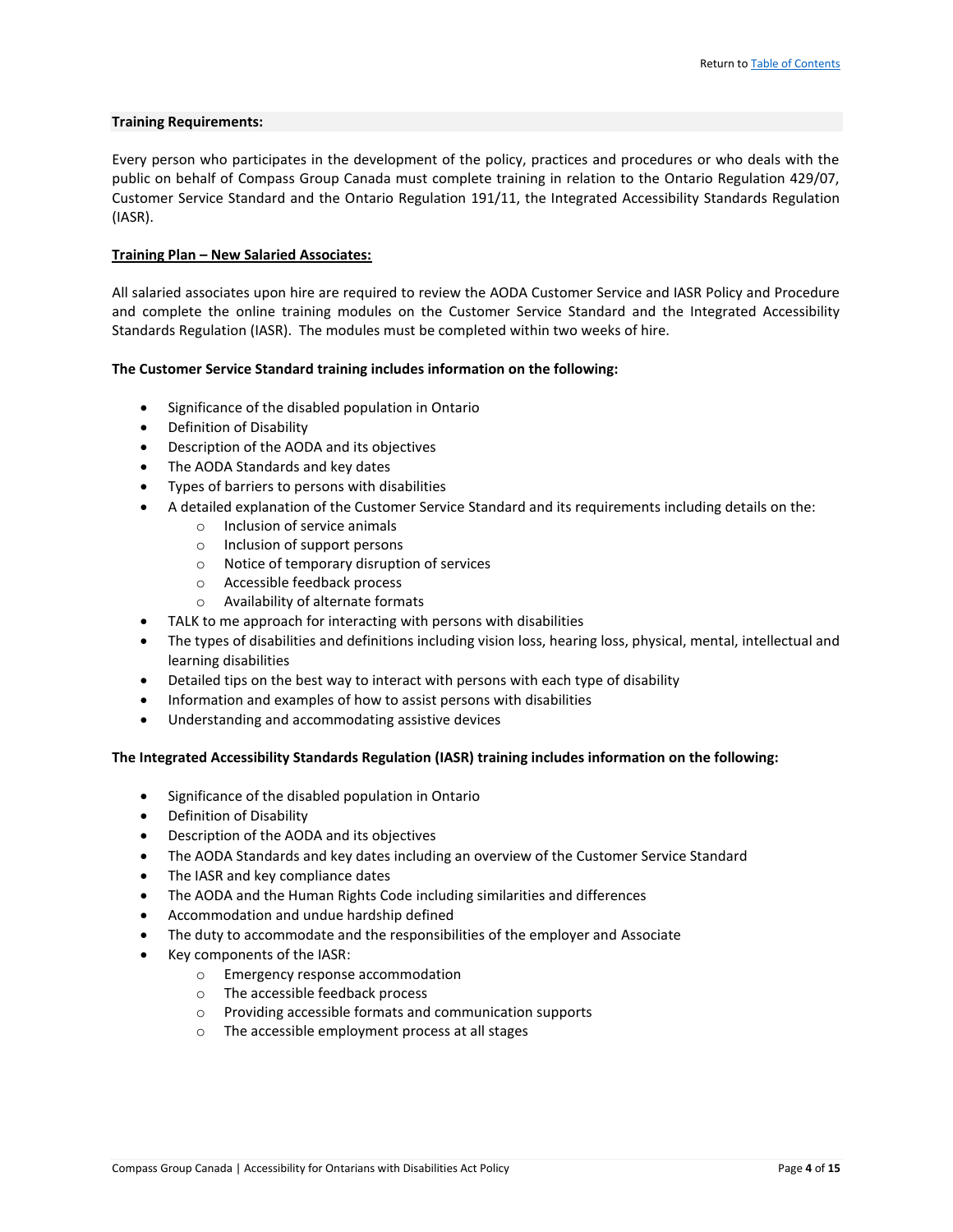#### **Training Plan – New Hourly Associates:**

All hourly associates upon hire are required to review the AODA Customer Service and IASR Policy and Procedure and read the Customer Service and IASR handouts in the new hire package. The handouts contain the information identified above. This must be completed within two weeks of hire.

# **Contractors:**

Anyone hired to provide services on behalf of Compass Group Canada is requested to confirm that they have completed training on the Customer Service Standard and the IASR and provide an outline of the content. If this cannot be confirmed, they are required to review the Customer Service and IASR handouts within two weeks of hire.

# **Ongoing Training:**

Training will be provided on an ongoing basis in connection with changes to the policies, practices and procedures governing the provision of goods or services to persons with disabilities. At least two times throughout the year, associates are required to participate in a CHAT in-person training session highlighting the AODA and key requirements. It provides an opportunity to identify any new requirements/changes and reinforce the information provided in the training upon hire. It is distributed to all units in a CHAT package that provides managers with the information to present in-person when practicable. Managers are required to submit a sign-off sheet indicating that all associates have completed the CHAT.

# **Tracking:**

Online completion for salaried associates is tracked monthly. If needed, any outstanding receive a follow-up email and a reminder to complete the module(s) within five business days. Hourly associates are required to sign-off that they have reviewed the AODA handouts. All associates are required to sign-off that they have reviewed the Customer Service and IASR Policy and Procedure and are aware of the training requirements. The sign-offstatement is a part of the New Hire package. Contractors are also required to sign-off that they have reviewed the AODA material as part of their contract or provide adequate proof of completing similar training.

# **Ontario Regulation 429/07 – Customer Service Standard:**

# **Use of Assistive Devices**

A person with a disability is permitted to enter the premises with the device and to utilize the device, unless excluded by law. Where excluded by law, an explanation must be provided, and other arrangements explored in order to provide service.

# **Communication**

When communicating with persons with disabilities, all associates shall do so in a manner that considers the person's disability *(see the 'Information and Communications Standard' below for further details).*

# **Service Animals and Support Persons**

- a) Compass Group Canada associates shall use reasonable efforts to allow persons with disabilities to use their own assistive devices to access goods and/or services.
- b) Compass Group Canada associates shall allow persons with disabilities to be accompanied by their guide dogs or service animals unless the animal is excluded by law.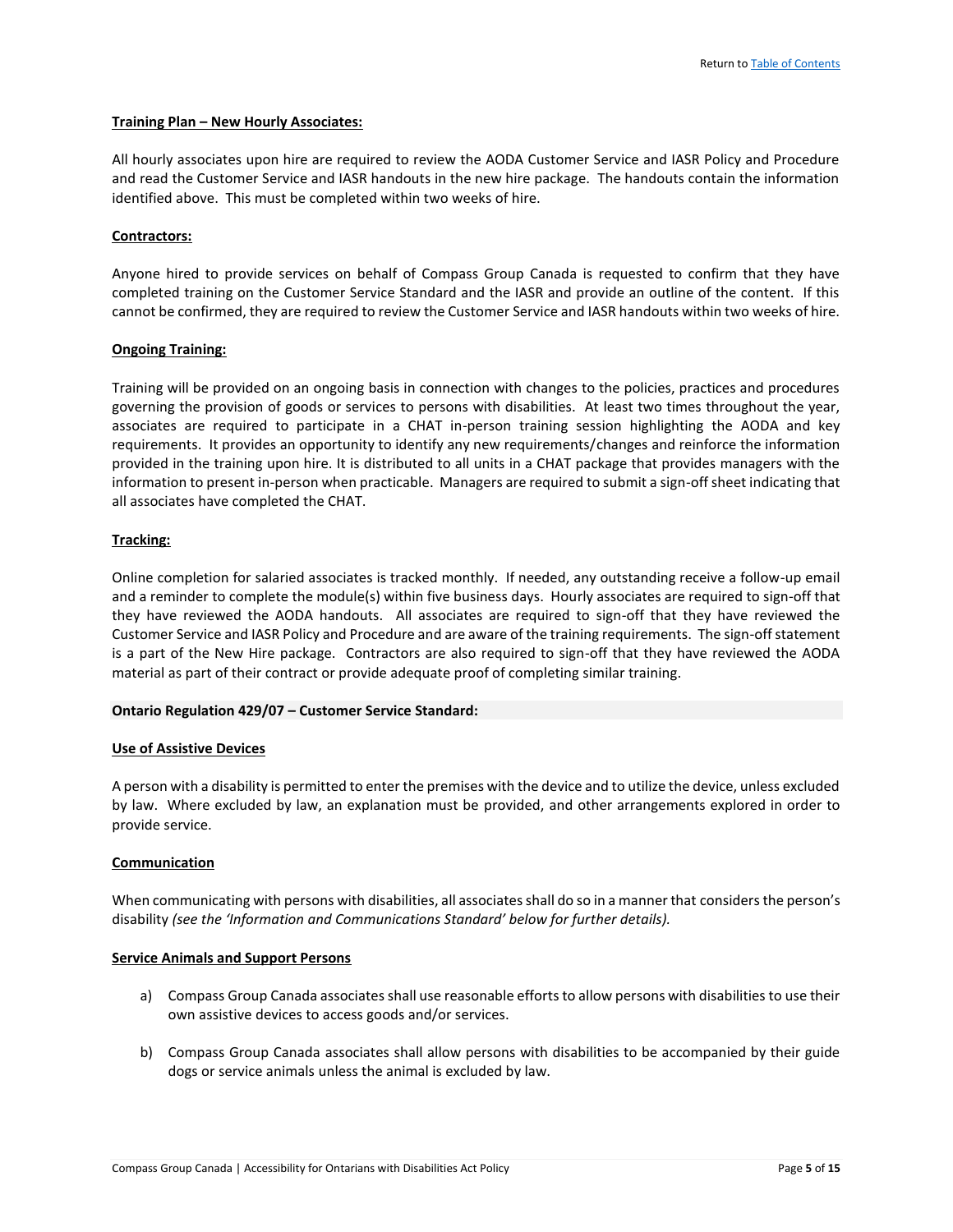- c) Where an animal is excluded by law from the premises, the reason why the animal is excluded shall be explained to persons with disabilities, and other reasonable arrangements to provide goods and services shall be explored with the assistance of the person with disability.
- d) When a service animal is unruly or disruptive *(jumping on people, biting, or other harmful behaviour)* an associate may ask the person with disability to remove the animal from the area or refuse access to goods or services. In this event, other reasonable arrangements to provide goods or services shall be explored with the assistance of the person with disability.
- e) Persons with disabilities may be accompanied by their support persons while accessing goods and/or services.
- f) In the event that admission fees are charged for an event, advance notice concerning what admission, if any, would be charged to a support person shall be posted in a conspicuous place.

# **Service Disruption – Notice**

- a) It is possible that from time to time there will be disruptions in service *(e.g., an entrance way that is under repair, renovations that limit access to an area, or technology that is temporarily unavailable)*.
- b) In the event that a disruption in service is planned, and expected, notice of the disruption will be provided, including the reason for the disruption, its anticipated duration and a description of any alternatives available.
- c) In the event of an unexpected disruption in service, notice may be provided in a variety of ways, and will be done as quickly as possible. Notice may be provided on the website, over the phone, via e-mail and/or in writing.
- d) In the event of a service disruption, alternative methods of service may be considered and those impacted by service interruption shall be informed of any alternative methods.
- e) [Sample Notice & Blank Notice Posted on Navigator](https://causchz4803vm.canada.compassgroup.corp/corporatesupport/HR/Policies%20%20Procedures/Forms/AllItems.aspx)

# **Ontario Regulation 191/11 – Integrated Accessibility Standards:**

# **Accessibility Plan**

A 2014-21 Accessibility Plan is posted on Navigator and available on the [external website.](http://www.compass-canada.com/Pages/Content.aspx?ItemID=70) It outlines the actions that Compass Group Canada has put in place and will put in place to eliminate barriers for persons with disabilities and meet the requirements of the regulation.

# **Accessible Emergency Information**

Upon request, Compass Group Canada is committed to providing customers and clients with publicly available emergency information in an accessible way. We will also provide associates with disabilities with individualized emergency response information as required.

# **Kiosks**

Compass Group Canada will consider the needs of persons with disabilities when procuring or acquiring self-service kiosks (e.g. vending machines). Specs outlining accessibility criteria are required as part of the procurement process.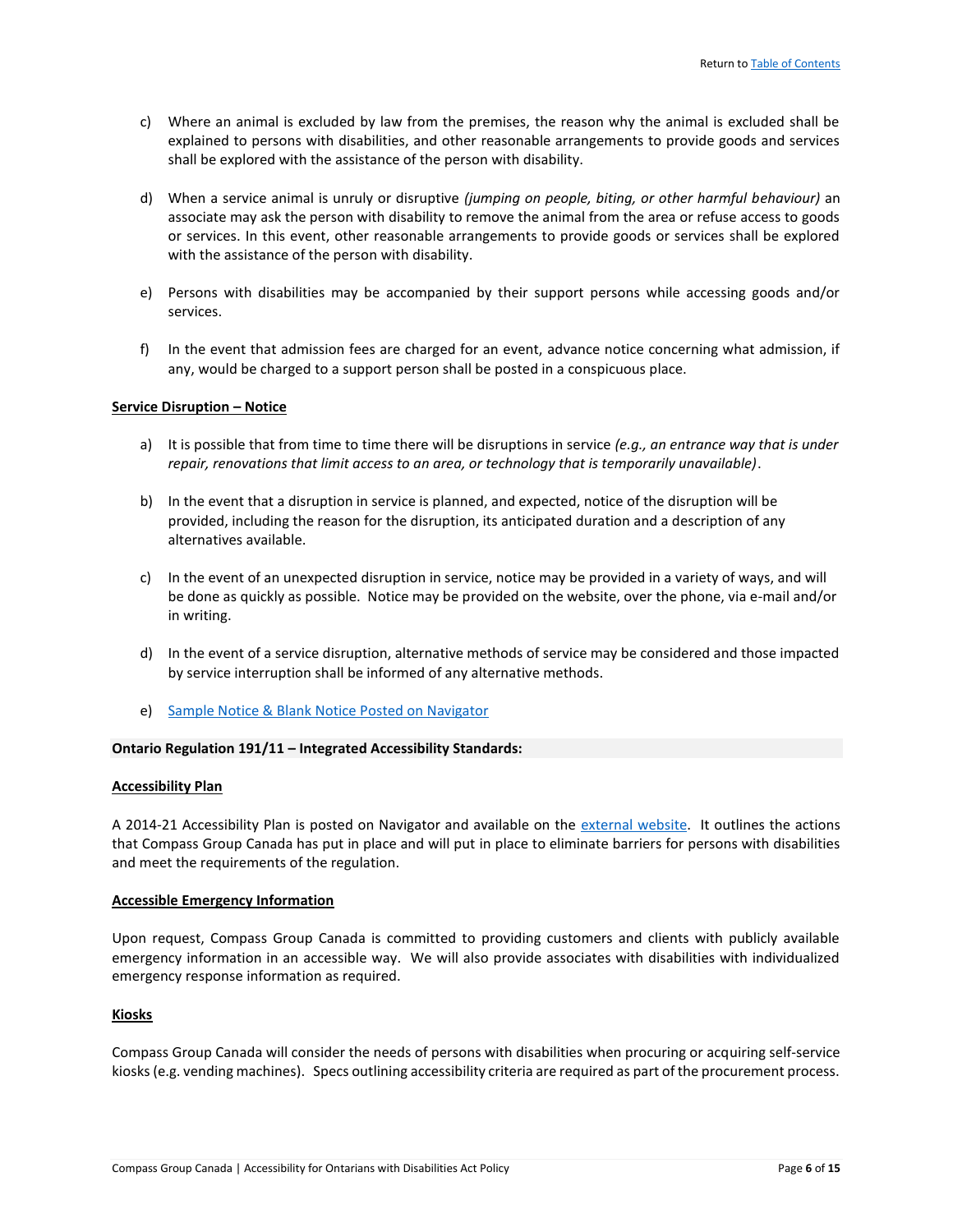#### **Information and Communications Standard:**

Compass Group Canada is committed to meeting the communication needs of persons with disabilities. It will consult with persons with disabilities to determine their information and communications needs. This will be done in a timely manner and at a cost that is no more than the regular cost charged to other persons if applicable.

Compass Group Canada will offer a variety of accessible formats (alternatives to standard print) and communication supports (methods to assist communication).

Accessible formats may include, but are not limited to, large print, recorded audio and electronic formats, braille, and other formats used by persons with disabilities. Communication supports include but are not limited to, captioning, alternative and augmentative supports such as the use of letter, word or picture boards, sign language, and other supports that facilitate effective communications. See Appendix One for ways to make information accessible.

Associates will also follow accessible design criteria when creating new information where possible. See Appendix Two for guidelines to create accessible information.

Compass Group Canada has implemented an [AODA Website Development Policy and Procedure](https://causchz4803vm.canada.compassgroup.corp/corporatesupport/HR/Policies%20%20Procedures/Forms/AllItems.aspx) to ensure that all new websites and any significant refresh of existing websites conform wit[h WCAG 2.0, Level A](http://www.w3.org/TR/WCAG20/) or Level AA. By January 1, 2021, Compass Group Canada will ensure that all websites and content conform wit[h WCAG 2.0, Level AA.](http://www.w3.org/TR/WCAG20/) 

#### **Employment Standards:**

Compass Group Canada has processes and procedures in place to ensure accommodation for persons with disabilities in the workplace.

As per the Standards, current practices and other relevant legislation, including the Human Rights Code, Compass Group Canada:

- a) Notifies associates and the public about the availability of accommodation for applicants with disabilities in its recruitment processes.
- b) Notifies job applicants, when they are individually selected to participate in an assessment or selection process, that accommodations are available upon request in relation to the materials or processes to be used.
- c) Consults with the applicant and provides or arranges for the provision of a suitable accommodation in a manner that takes into account the applicant's accessibility needs due to disability.
- d) Notifies the successful applicant of the policies for accommodating associates with disabilities.
- e) Informs its associates of its policies used to support people with disabilities, including, but not limited to, policies on the provision of job accommodations that take into account an associate's accessibility needs due to disability.
- f) Provides the information required under this section to new associates after they begin their employment.
- g) Provides updated information to associates whenever there is a change to existing policies on the provision of job accommodations that take into account an associate's accessibility needs due to disability.

For more information on Employment and AODA including accommodation solutions visit the AODA Employment Guide posted on Navigator.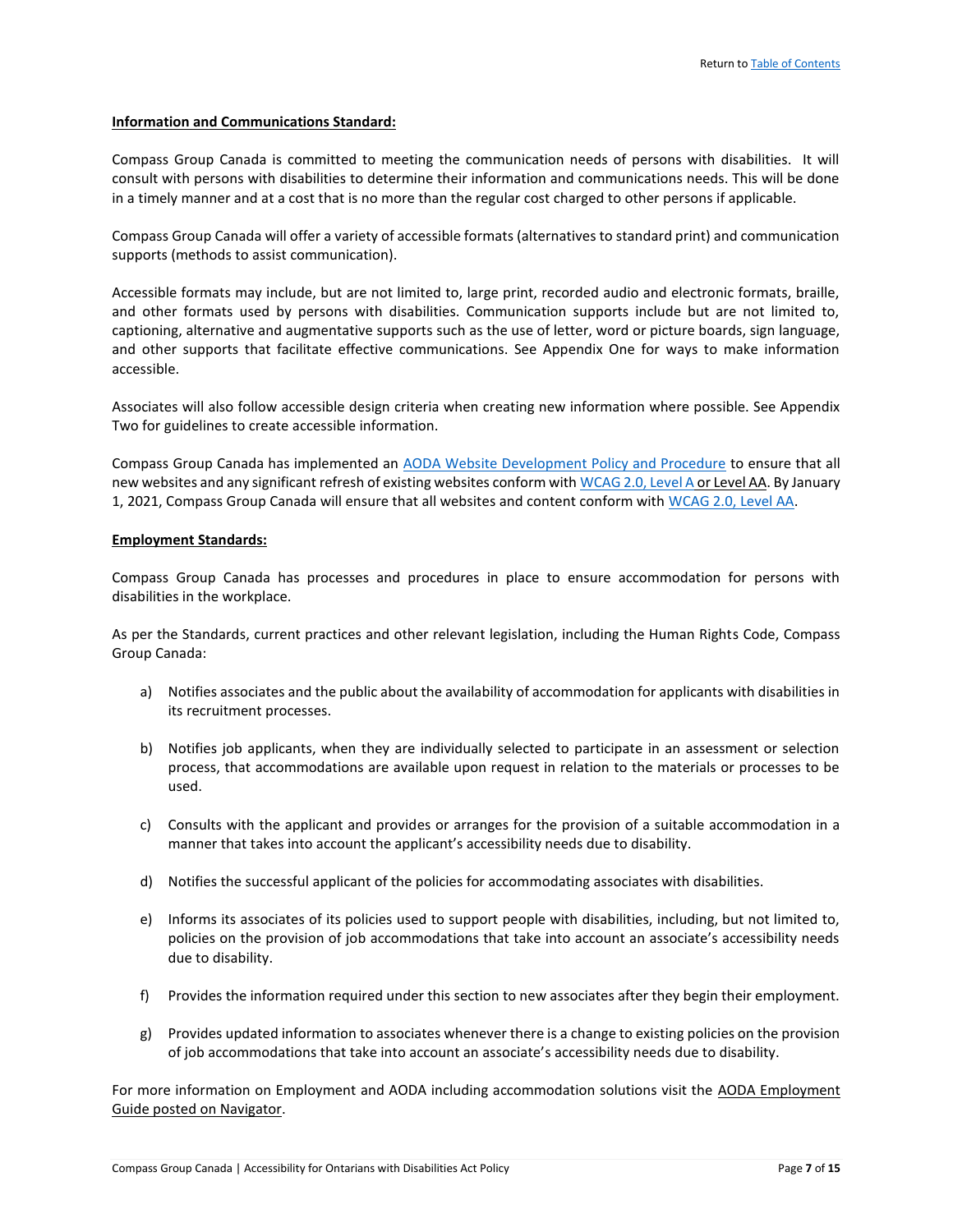# **Accessible Formats and Communication Supports for Associates:**

Where an associate with a disability request's it, Compass Group Canada will consult with the associate to provide or arrange for the provision of accessible formats and communication supports for:

- a) Information that is needed in order to perform the associate's job; and
- b) Information that is generally available to associates in the workplace.

For more details on accessible formats and communication supports, see the 'Information and Communications Standard' section above.

#### **Documented Individual Accommodation Plans:**

Compass Group Canada's written process for the development of documented individual accommodation plans for associates with disabilities, includes:

- a) The manner in which an associate requesting accommodation can participate in the development of the individual accommodation plan.
- b) The means by which the associate is assessed on an individual basis.
- c) The manner in which Compass Group Canada can request an evaluation by an outside medical or other expert, to determine if accommodation can be achieved and, if so, how accommodation can be achieved.
- d) The manner in which the Associate can request the participation of a representative from their bargaining agent, where the Associate is represented by a bargaining agent, or other representative from the workplace, where the Associate is not represented by a bargaining agent, in the development of the accommodation plan.
- e) The steps taken to protect the privacy of the associate's personal information.
- f) The frequency with which the individual accommodation plan will be reviewed and updated and the manner in which it will be done.
- g) The method by which we provide reasons for any individual accommodation plan being denied.
- h) The means of providing the individual accommodation plan in a format that considers the associate's accessibility needs due to disability.

Individual accommodation plans will include any information regarding accessible formats and communications supports. It will also include individualized workplace emergency response information and will identify any other accommodation that is to be provided. For more information on accommodation in the workplace review th[e Duty](https://navigator.compass-canada.com/corporatesupport/HR/Policies%20and%20Programs/Forms/AllItems.aspx?RootFolder=%2Fcorporatesupport%2FHR%2FPolicies%20and%20Programs%2FDuty%20to%20Accommodate%2FEnglish&FolderCTID=0x012000A6038AB26D051E45B9CB0CFBAC1BF791&View=%7B8742ED28%2DB0E5%2D4150%2DB01D%2D34A9131184C1%7D)  [to Accommodate Policy](https://navigator.compass-canada.com/corporatesupport/HR/Policies%20and%20Programs/Forms/AllItems.aspx?RootFolder=%2Fcorporatesupport%2FHR%2FPolicies%20and%20Programs%2FDuty%20to%20Accommodate%2FEnglish&FolderCTID=0x012000A6038AB26D051E45B9CB0CFBAC1BF791&View=%7B8742ED28%2DB0E5%2D4150%2DB01D%2D34A9131184C1%7D) and Accommodation Request Form.

#### **Return to Work Process:**

Compass Group Canada's return to work process is further outlined in the [Health and Safety Management System](https://causchz4803vm.canada.compassgroup.corp/corporatesupport/healthsafety/HS%20Management%20System/Health%20and%20Safety%20Management%20System/2%20-%20Health%20and%20Safety%20Management%20System%20Manual/CGC%20Safety%20Management%20System%20Binder%20Feb%202010.doc)  [Manual available on Navigator,](https://causchz4803vm.canada.compassgroup.corp/corporatesupport/healthsafety/HS%20Management%20System/Health%20and%20Safety%20Management%20System/2%20-%20Health%20and%20Safety%20Management%20System%20Manual/CGC%20Safety%20Management%20System%20Binder%20Feb%202010.doc) Section 9. The return to work process is available for associates who:

- Have been absent from work due to a disability.
- Require disability-related accommodations in order to return to work.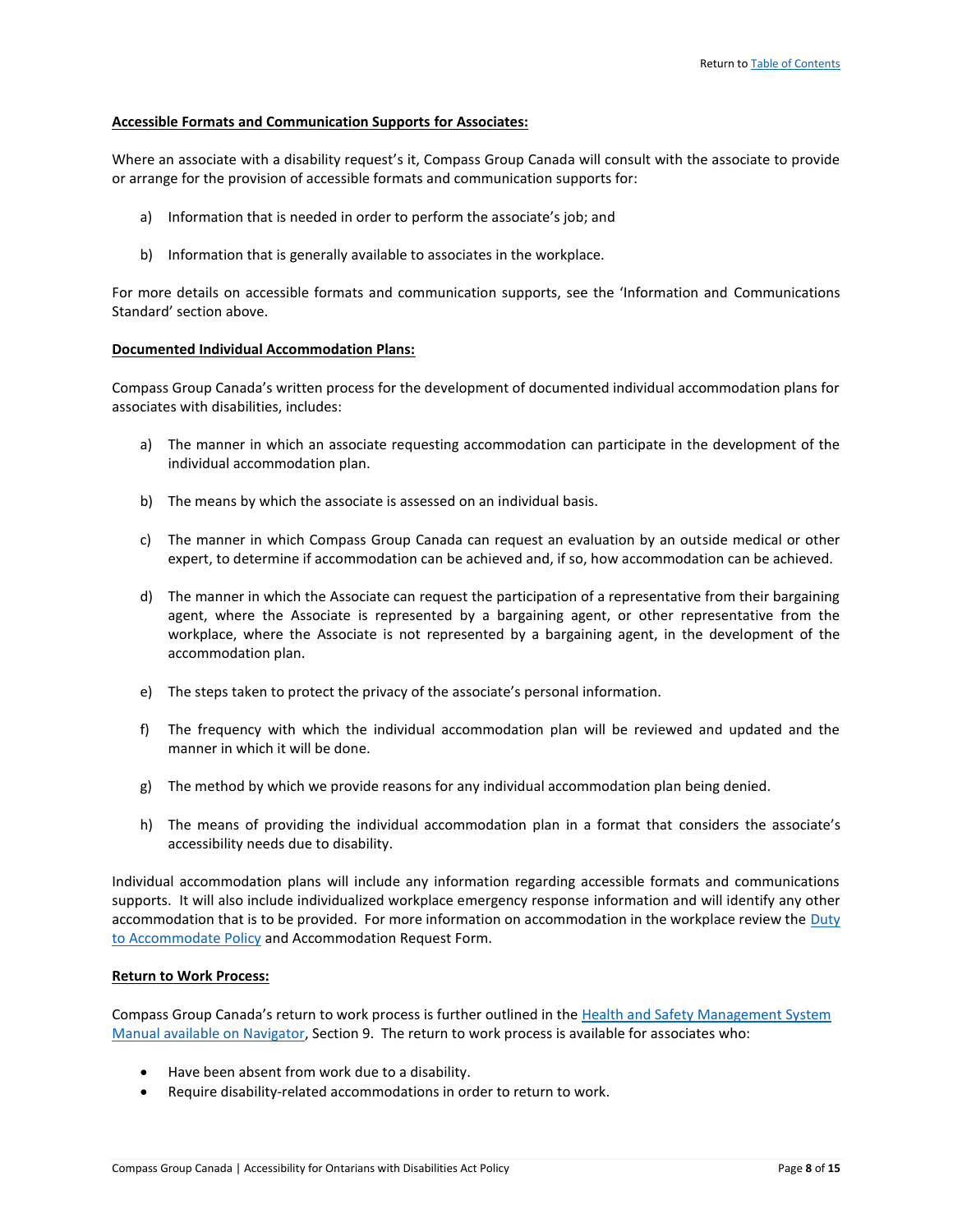#### **Performance Management:**

Compass Group Canada will use a performance management process that considers the accessibility needs for associates with disabilities. Information on the accommodation needs will be included in individual accommodation plans.

#### **Career Development and Advancement:**

Compass Group Canada will provide career development and advancement to its associates that considers the accessibility needs for associates with disabilities. Information on the accommodation needs will be included in individual accommodation plans.

#### **Redeployment:**

Compass Group Canada will ensure that redeployment considers the accessibility needs for its associates with disabilities. Information on the accommodation needs will be included in individual accommodation plans.

#### **Materials/Documentation Available Upon Request:**

Compass Group Canada shall supply a copy of the policies, practices and procedures required under the Ontario Regulation 429/07, Customer Service Standard and the Ontario Regulation 191/11, the Integrated Accessibility Standards, to any person in alternate formats as requested.

#### **Compliance Reporting and Reviews:**

The AODA allows for the enforcement of the regulations through inspections, compliance orders and administrative penalties.

# • **How Will the Government Be Enforcing the AODA and Its Standards?**

The accessibility reports that are required to be submitted to the government will be the primary tool for monitoring enforcement of the AODA.

# • **What is an Offence Under The AODA?**

Among other things, a person is guilty of an offence who:

- $\circ$  provides false or misleading information in an accessibility report or otherwise provides a director with false or misleading information;
- $\circ$  fails to comply with any order made by a director or the Tribunal under the AODA;
- $\circ$  obstructs an inspector carrying out an inspection under a warrant, or intimidates, coerces; or
- o penalizes or discriminates against someone who is seeking to enforce the AODA or a director's order.

# • **What Is the Maximum Penalty for Non-Compliance?**

- o Certain actions or inaction (such as failure to comply with a director's order) constitute an offence under the AODA.
- $\circ$  If a person is found guilty of an offence, a fine of up to \$50,000 per day may be levied for each day or part of a day that the offence occurs or continues to occur.
- o A corporation may be liable for a fine of up to \$100,000 per day for each day or part of a day that the offence occurs or continues to occur.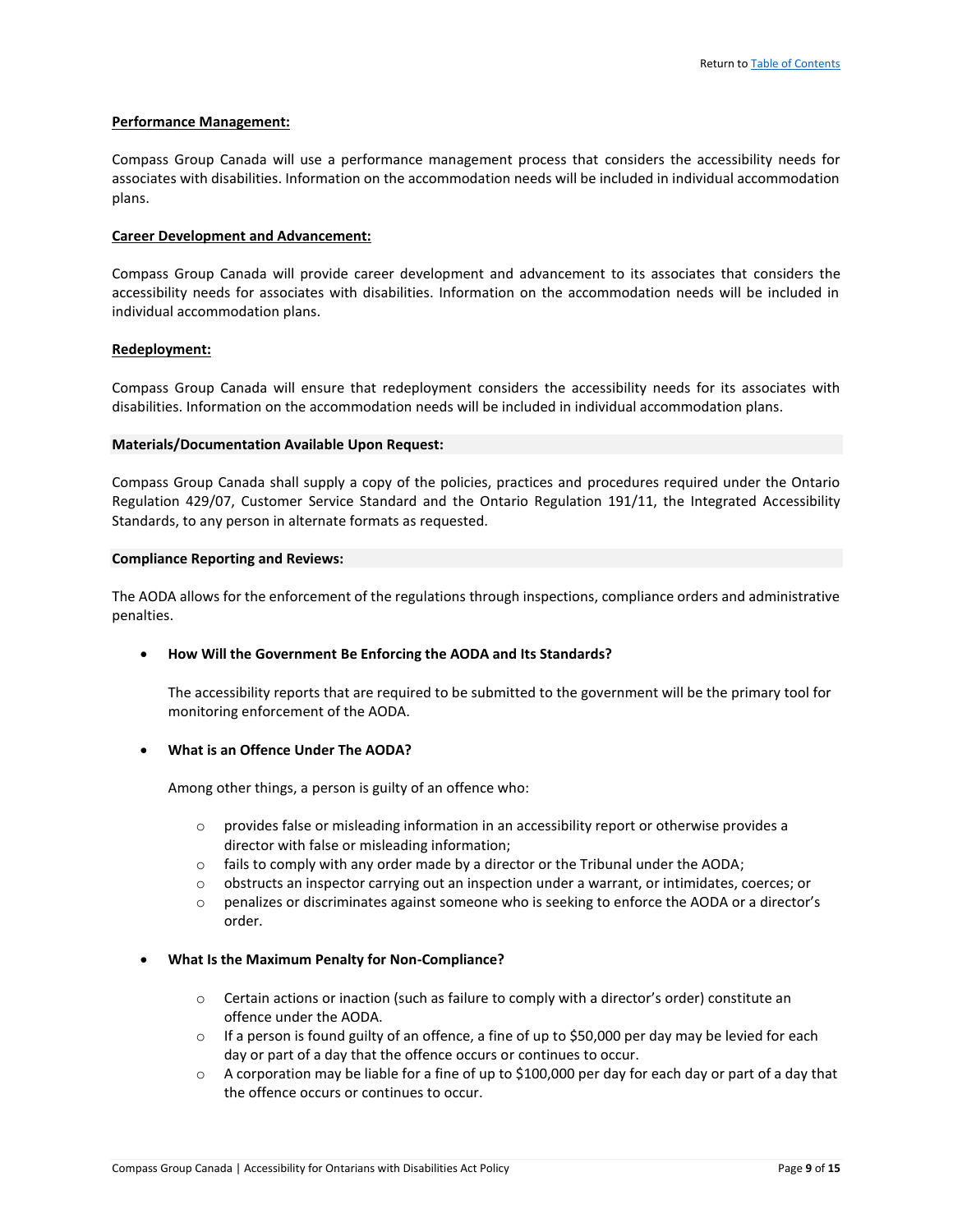# **For More Information:**

To review the Accessibility for Ontarians with Disabilities Act, visit: <http://www.mcss.gov.on.ca/en/mcss/programs/accessibility/index.aspx>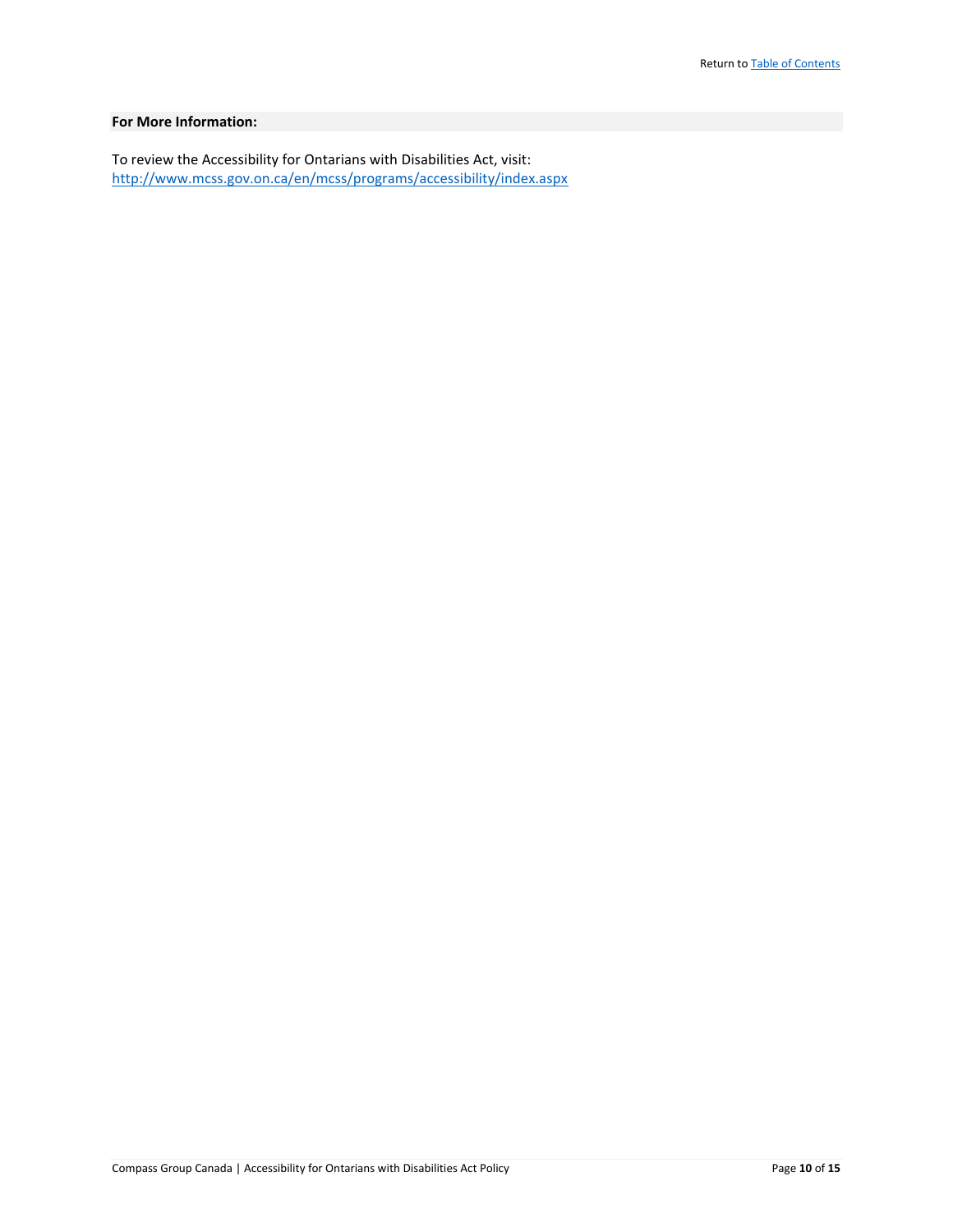# **Appendix One**

# **Ways to Make Information Accessible**

*(copied from the Information and Communications Standard, Making Information Accessible to People with Disabilities, AccessOn Resource, Province of Ontario)*

| <b>Existing Format</b>                  | <b>Ways to make it Accessible</b>                                                                                                                                                                                                                                                                                                            |
|-----------------------------------------|----------------------------------------------------------------------------------------------------------------------------------------------------------------------------------------------------------------------------------------------------------------------------------------------------------------------------------------------|
| Printed or electronic document          | Read the document out loud or explain it.<br>$\bullet$<br>Make a large print version.<br>$\bullet$<br>Create a structured electronic file - a file using preset headings, styles<br>$\bullet$<br>and lists - so people can read it with their assistive devices, like screen<br>readers.<br>Use common words instead of jargon.<br>$\bullet$ |
| Technical or complicated<br>information | Break text into shorter sentences and paragraphs.<br>$\bullet$<br>Use graphics to add meaning.<br>$\bullet$                                                                                                                                                                                                                                  |
| Graphic                                 | Include a written or verbal description.<br>$\bullet$                                                                                                                                                                                                                                                                                        |
| Sign                                    | Use larger text, simple pictograms, strong colour contrast, and/or<br>$\bullet$<br>tactile elements.                                                                                                                                                                                                                                         |
| Verbal or audio                         | Make it visual - write it on a piece of paper, put it in an email or on a<br>$\bullet$<br>digital screen.                                                                                                                                                                                                                                    |
| Video                                   | Add subtitles and/or video descriptions.<br>$\bullet$<br>Provide a transcript.<br>$\bullet$<br>Consider an in-person presentation or conversation.<br>$\bullet$                                                                                                                                                                              |
| Telephone                               | Use text-based technology such as email, texting or instant messaging.<br>$\bullet$<br>Use technologies designed for the hard of hearing like a teletypewriter<br>$\bullet$<br>(TTY) or a telephone relay service.                                                                                                                           |
| Presentation                            | Provide a copy of your presentation materials. (eg. PowerPoint slides<br>$\bullet$<br>or transcript)<br>Hire a sign interpreter.<br>$\bullet$<br>Use a microphone.<br>$\bullet$                                                                                                                                                              |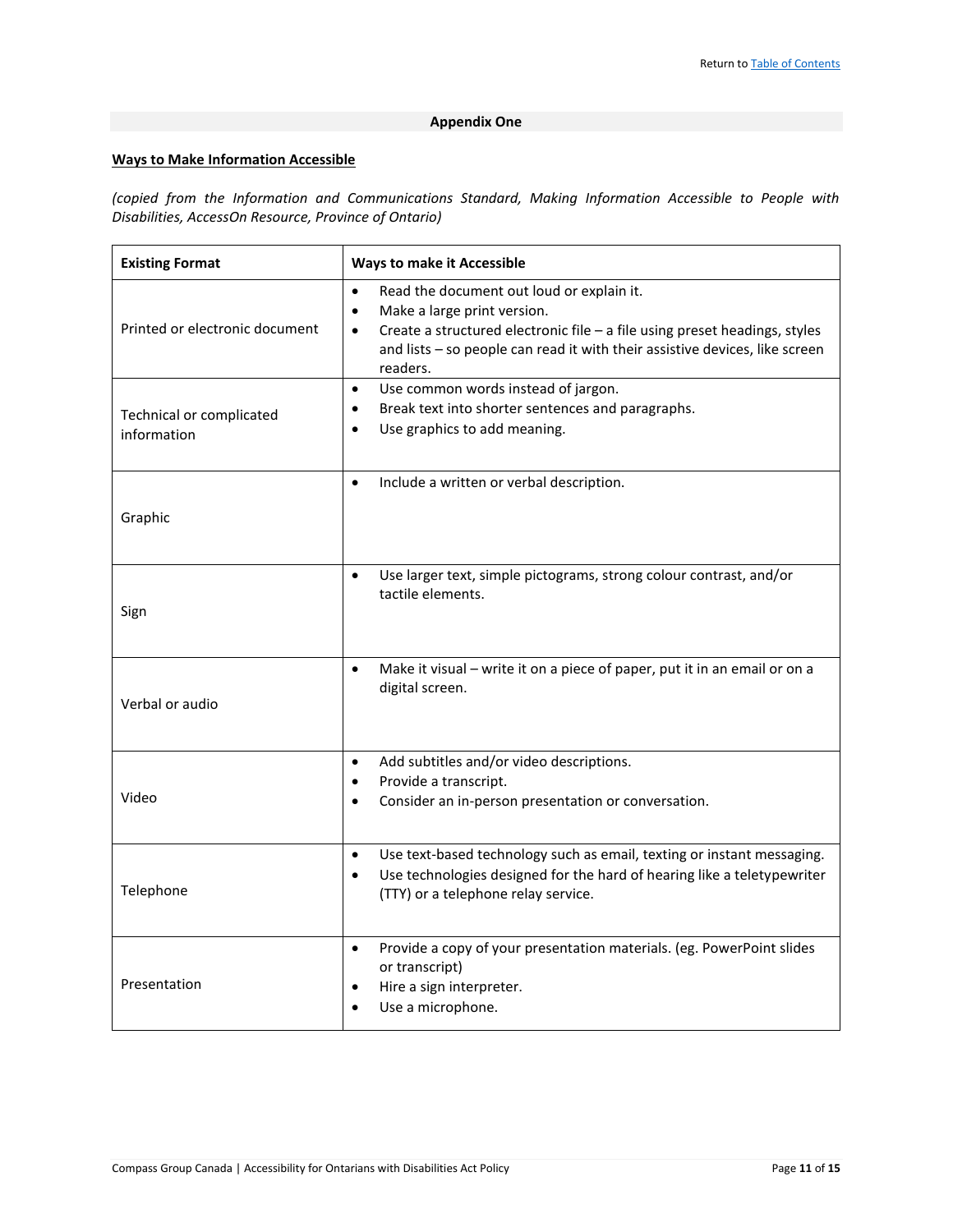| <b>Browser:</b>               | <b>How To Change Text Size:</b>                                                                                                                                                                                                                                                                                                                                                                                                                                                                                                                                                                                                                                           | <b>How To Magnify Screen/Zoom:</b>                                                                                                                                                                                                                                                                                                      |
|-------------------------------|---------------------------------------------------------------------------------------------------------------------------------------------------------------------------------------------------------------------------------------------------------------------------------------------------------------------------------------------------------------------------------------------------------------------------------------------------------------------------------------------------------------------------------------------------------------------------------------------------------------------------------------------------------------------------|-----------------------------------------------------------------------------------------------------------------------------------------------------------------------------------------------------------------------------------------------------------------------------------------------------------------------------------------|
| Internet Explorer 8, 9 and 10 | Open the Page menu. Use your<br>1.<br>mouse or press Alt and P on<br>your keyboard.<br>Select the Text Size tab. Use<br>2.<br>your mouse or press Alt and X<br>on your keyboard.<br>Choose your preferred text<br>3.<br>size (largest to smallest).<br>Click with your mouse or use<br>4.<br>the arrow keys and press Enter<br>on your keyboard.                                                                                                                                                                                                                                                                                                                          | $\bullet$<br>Using your mouse: Open the<br>Page menu, select the zoom<br>tab, click zoom level required<br>with your mouse.<br>Using your keyboard: Zoom in:<br>$\bullet$<br>on your keyboard, press Ctrl<br>and $+$ (plus sign) at the same<br>time. Zoom out: on your<br>keyboard, press Ctrl and -<br>(minus sign) at the same time. |
| Mozilla Firefox               | Using your mouse: open the<br>$\bullet$<br>View menu, choose Zoom and<br>select Zoom Text Only. Once<br>selected, open the View menu,<br>choose Zoom and select Zoom<br>In or Zoom Out as required.<br>Using your keyboard: press<br>٠<br>Control and F2 and navigate<br>through the menu using your<br>arrow keys to select View,<br>press Return. Navigate using<br>your arrow keys to Zoom,<br>press Return. Navigate using<br>your arrow keys to Zoom Text<br>Only and press return to<br>select. Once Zoom Text Only is<br>selected press Command and +<br>to zoom text in, Command and<br>- to zoom text out. Press<br>Command and 0 to return to<br>standard zoom. | $\bullet$<br>Using your mouse: open the<br>View menu, choose Zoom and<br>select Zoom In or Zoom Out as<br>required.<br>Using your keyboard: press<br>$\bullet$<br>Command and + to zoom in,<br>Command and - to zoom out.<br>Press Command and 0 to<br>return to standard zoom.                                                         |
| Apple Safari                  | Using your mouse: open the<br>$\bullet$<br>View menu. Select Make Text<br><b>Bigger or Make Text Smaller</b><br>(or Make Text Normal Sized) as<br>required.<br>Using your keyboard: press<br>٠<br>Command and + to Make Text<br>Bigger, Command and - to<br>Make Text Smaller. press<br>Command and 0 to return to<br>Make Text Normal Sized.                                                                                                                                                                                                                                                                                                                             | Using your keyboard: Zoom in:<br>$\bullet$<br>on your keyboard, press Ctrl<br>and + (plus sign) at the same<br>time. Zoom out: on your<br>keyboard, press Ctrl and -<br>(minus sign) at the same time.                                                                                                                                  |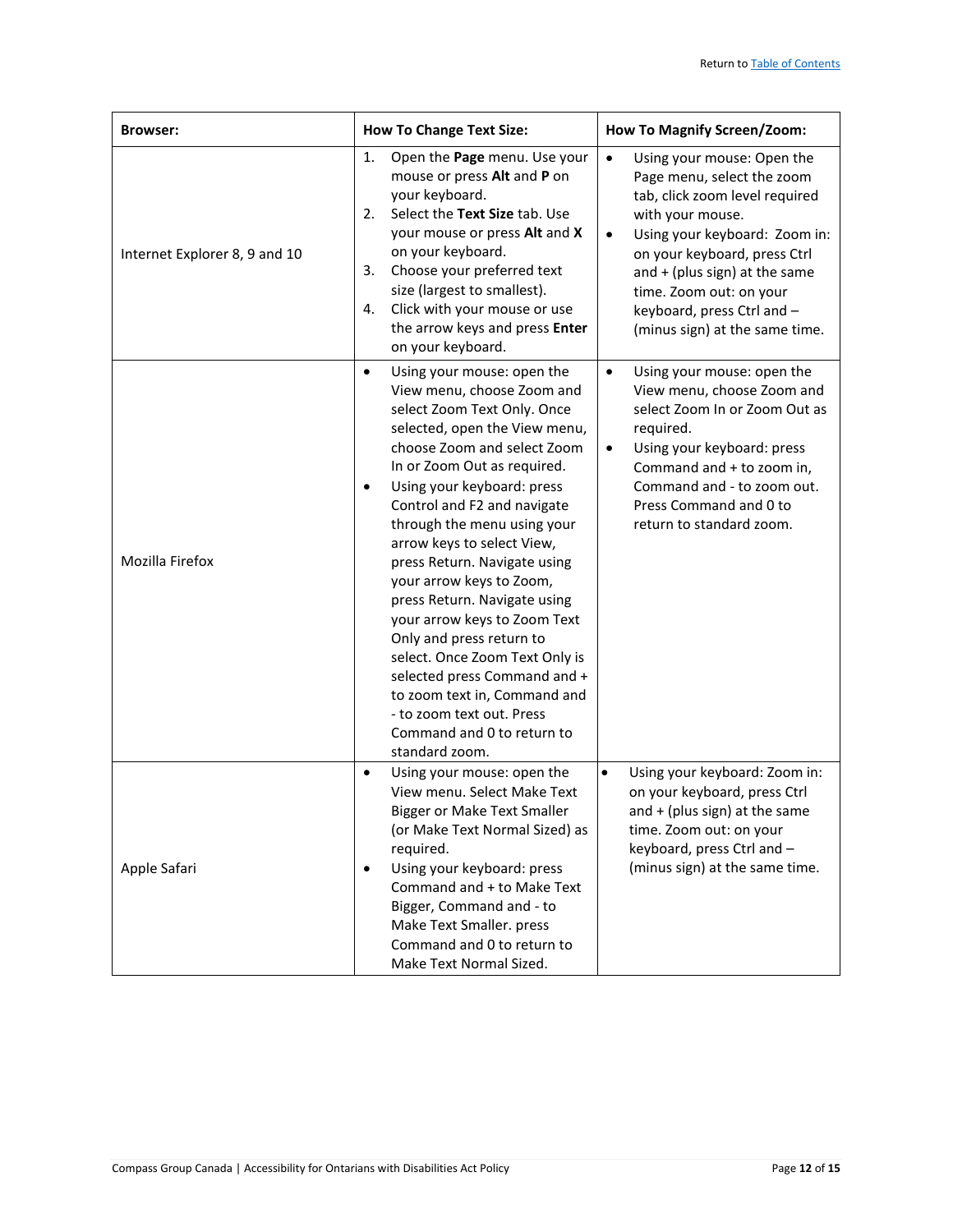#### **Appendix Two**

#### **Design Guidelines for Accessibility**

*(copied from the Information and Communications Standard, Making Information Accessible to People with Disabilities, AccessOn Resource, Province of Ontario).*

The following design guidelines, used in conjunction with the Compass Global Visual Identify Manual where applicable, will help to create more accessible information. The guidelines should be applied to all forms of information and communication, including:

- Brochures and catalogues
- Reports
- Memos
- Menu
- Signs
- Posters
- Surveys or comment cards
- Websites
- Email
- Meetings
- **Presentations**
- Announcements

Where possible apply the following criteria when creating information and communication**:**

- a) **Fonts**
	- $\circ$  Use Sans serif fonts like Arial which are easier to read than serif fonts like Garamond or decorative ones like Script.
	- o Don't use **ALL CAPS**. Mixing upper and lower case gives words shape, which makes them easier to recognize and read.
	- o Go big. Make font sizes 12 points or larger.
	- o Use bold instead of underlines or italics (as they can be hard to read).
- b) **Layout**
	- o Chunk information into bulleted or numbered lists.
	- o Write clearly and use short sentences. Align text with the left margin. Don't justify text as the extra space between words makes it harder to read.
	- o Use wide margins and leave space between lines ideally 25-30% of the point size. Closely spaced text is hard to read.
- c) **Colour and Contrast**
	- o High contrast is easy to read. Black text on white or yellow is best.
	- o Don't use colour alone to convey meaning (for example, highlighting text to show its importance). Use descriptive text or symbols instead.
	- o Don't use patterned backgrounds or print on glossy materials.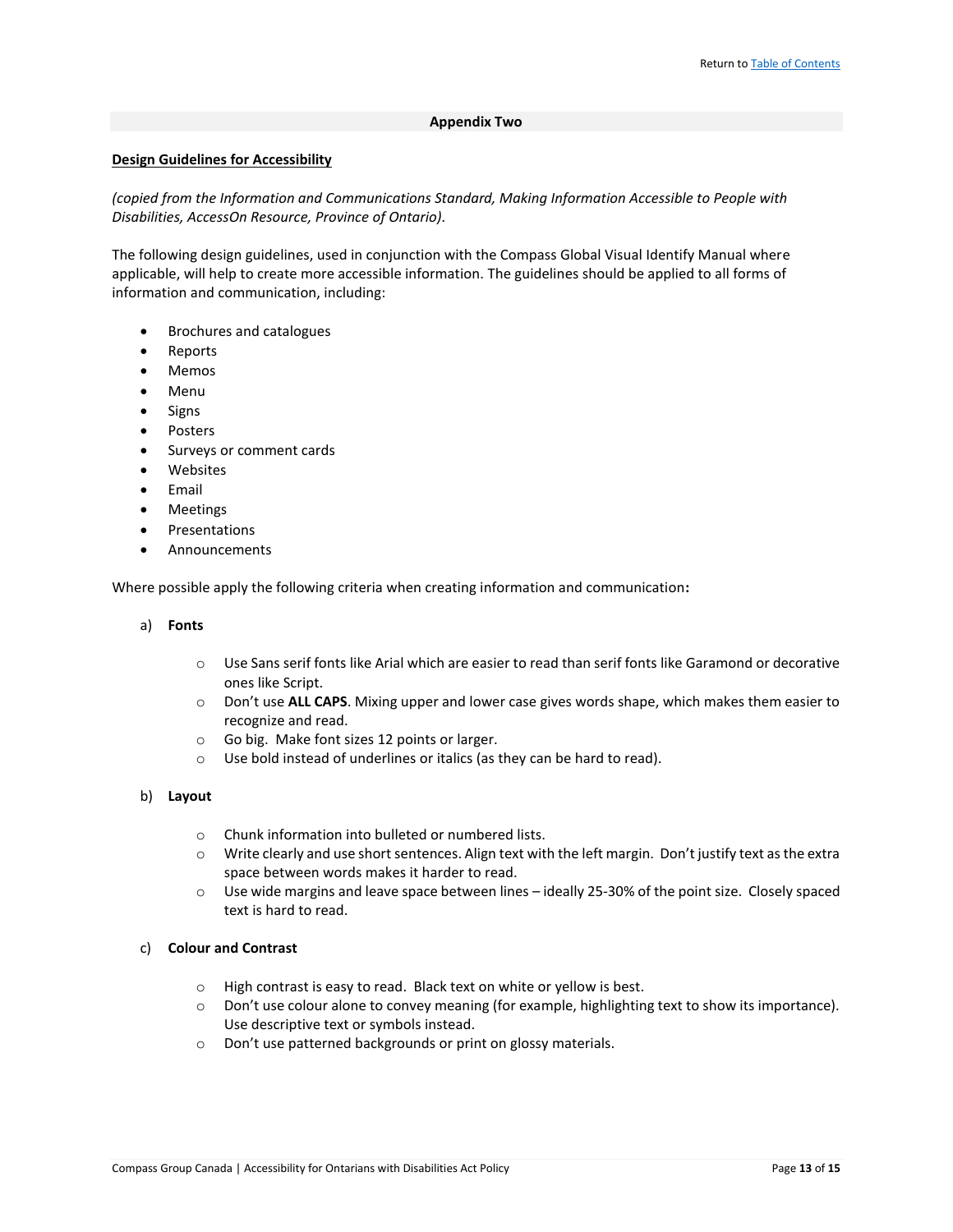#### d) **Digital Documents**

- o Format your document using styles (like heading 1, heading 2) to help screen reader software.
- o Use tables instead of columns.
- o Don't use flashing images or text.
- o Add a written description (or 'alt tag') to diagrams, images or charts.
- o Add captions or transcripts for spoken content.
- o Consult the [AODA Website Development Policy and Procedure](https://causchz4803vm.canada.compassgroup.corp/corporatesupport/HR/Policies%20%20Procedures/Forms/AllItems.aspx) for accessible website development.

#### e) **Presentations**

- o Organize your presentation so it is logical and easy to follow.
- o Keep slides short no more than three sentences per slide.
- o Bigger is better. Use at least 16-point font in presentations.
- $\circ$  Be ready with printed and electronic versions of presentations. Copies of your speaking notes can help too.
- o Share your presentation in advance.
- $\circ$  If you use diagrams, sound or video, think about how to explain the content to someone who can't see or hear.

# f) **Signs**

- o Keep text short.
- o Use common symbols or images to explain important information.
- o Don't overlap words or images.
- o Don't use shiny or reflective materials.
- o Add raised elements that can be read by touch.
- o Place the sign where it's easy to see from different heights.
- o Make sure it's well lit.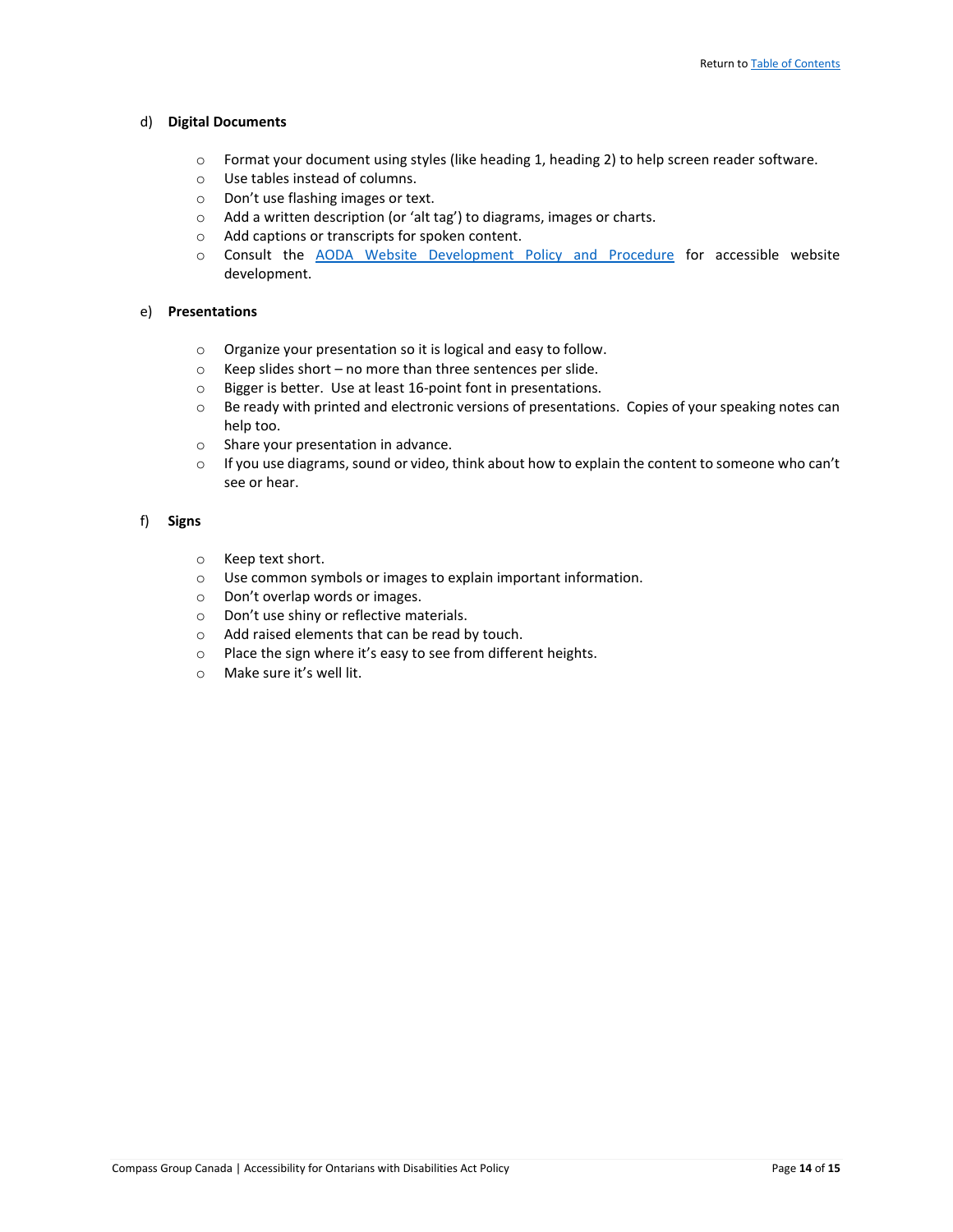

# **Acknowledgement and Agreement:**

**I**, [Associate Name - *Please Print*] \_\_\_\_\_\_\_\_\_\_\_\_\_\_\_\_\_\_\_\_\_\_\_\_\_\_\_\_\_\_\_\_\_\_\_\_\_\_\_\_\_ acknowledge that I have read and understand the **Accessibility for Ontarians with Disabilities Act, 2005 Customer Service and the Integrated Standards Policy** of the Company. I agree to adhere to this policy, and I understand that if I violate the rules of this policy, I may face legal, punitive, or corrective action, up to and including termination of employment for cause.

I further agree, if I am involved in or witness any breach of the **Accessibility for Ontarians with Disabilities Act, 2005 Customer Service and the Integrated Standards Policy** of the Company, (except where the authorities such as police or security have to be contacted immediately) I will first inform Compass Group Canada or my manager to allow the Company's internal investigation and remedial process to be completed in its entirety.

| <b>Print Name</b> | <b>Witness Name</b> |
|-------------------|---------------------|
| Signature         | Signature           |
| Date              | Date                |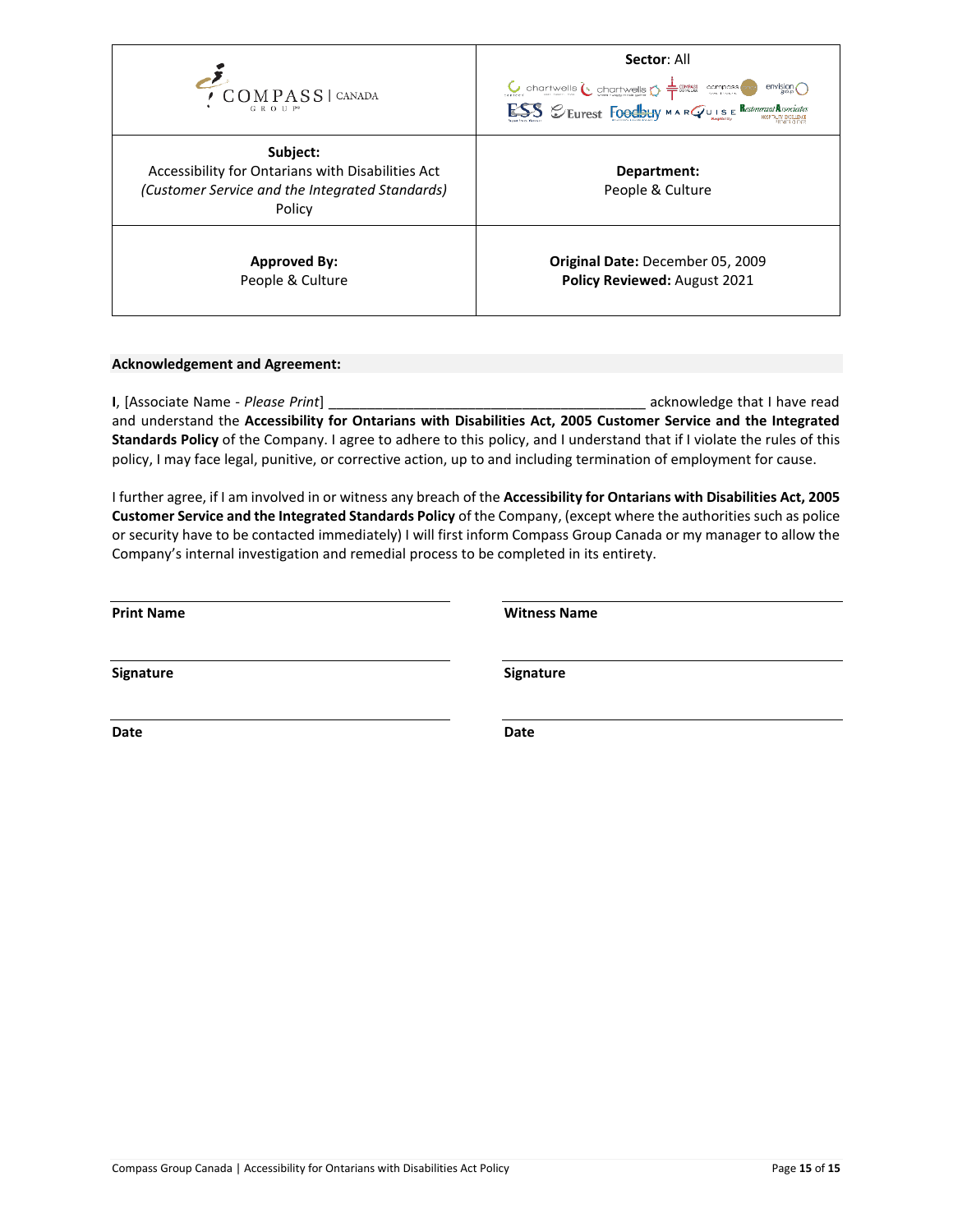

# **Multi-year Accessibility Plan July 2021**

<span id="page-15-22"></span><span id="page-15-21"></span><span id="page-15-0"></span>Compass Group Canada is committed to implementing, maintaining and enhancing accessibility with respect to employment, and the use of all goods and services, for all persons with disabilities, in a timely manner.

<span id="page-15-8"></span><span id="page-15-1"></span>Compass Group Canada shall use reasonable efforts to ensure that its policies, practices and procedures are consistent with the following principles:

- goods and services will be provided in a manner that respects the dignity and independence of persons with disabilities;
- <span id="page-15-2"></span>• persons with disabilities will be given equal opportunity in the employment cycle and to obtain, use and benefit from goods and services.

# <span id="page-15-14"></span>*Accessibility for Ontarians with Disabilities Act, 2005*

<span id="page-15-19"></span>The *[Accessibility for Ontarians with Disabilities Act, 2005](https://www.ontario.ca/laws/statute/05a11)* (AODA) became law on June 13, 2005. It builds on progress made under the *[Ontarians with Disabilities Act](https://www.ontario.ca/laws/statute/01o32)*, 2001, to create an accessible Ontario by 2025.

<span id="page-15-9"></span><span id="page-15-3"></span>Under the legislation, the government of Ontario has developed mandatory accessibility standards that identify, remove and prevent barriers for persons with disabilities in key areas of daily living ("Accessibility Standards"). The Accessibility Standards apply to private and public sector organizations across Ontario. The AODA and the corresponding regulations establish includes Accessibility Standards in:

- <span id="page-15-20"></span><span id="page-15-4"></span>• customer service;
- information and communications;
- employment;
- <span id="page-15-5"></span>• transportation; and
- the built environment.

# <span id="page-15-10"></span>**Integrated Standards**

<span id="page-15-15"></span><span id="page-15-11"></span><span id="page-15-7"></span>Th[e Ontario Regulation 191/11, the](https://www.ontario.ca/laws/regulation/110191#BK1) Integrated Accessibility Standards, became law on July 1, 2011, with compliance deadlines ranging from January 2012 to January 2021. It combines three Standards: **Employment**, Information and [Communications,](https://www.ontario.ca/laws/regulation/110191#BK9) [Transportation,](https://www.ontario.ca/laws/regulation/110191#BK36) [Design of Public Spaces,](https://www.ontario.ca/laws/regulation/110191#BK93) [Customer Service](https://www.ontario.ca/laws/regulation/110191#BK149) and outlines '[General](https://www.ontario.ca/laws/regulation/110191#BK1)' requirements.

# **Actions**

<span id="page-15-12"></span>The table below outlines our initiatives in response to the Standards and compliance deadlines:

<span id="page-15-18"></span><span id="page-15-17"></span><span id="page-15-16"></span><span id="page-15-13"></span><span id="page-15-6"></span>

| <b>Summary of the Accessibility Goal</b>                                                                                                                                       | <b>Related Provision of</b><br>the Regulations | <b>Status</b> |
|--------------------------------------------------------------------------------------------------------------------------------------------------------------------------------|------------------------------------------------|---------------|
| <b>General Requirements</b>                                                                                                                                                    |                                                |               |
| Establish accessibility policies governing how Compass<br>will meet its obligations under the AODA                                                                             | 3. (1)                                         | Complete      |
| Establish, implement and maintain a documented<br>multi-year accessibility plan; post the plan on the<br>website; review and update the plan at least once<br>every five years | 4. (1)                                         | Complete      |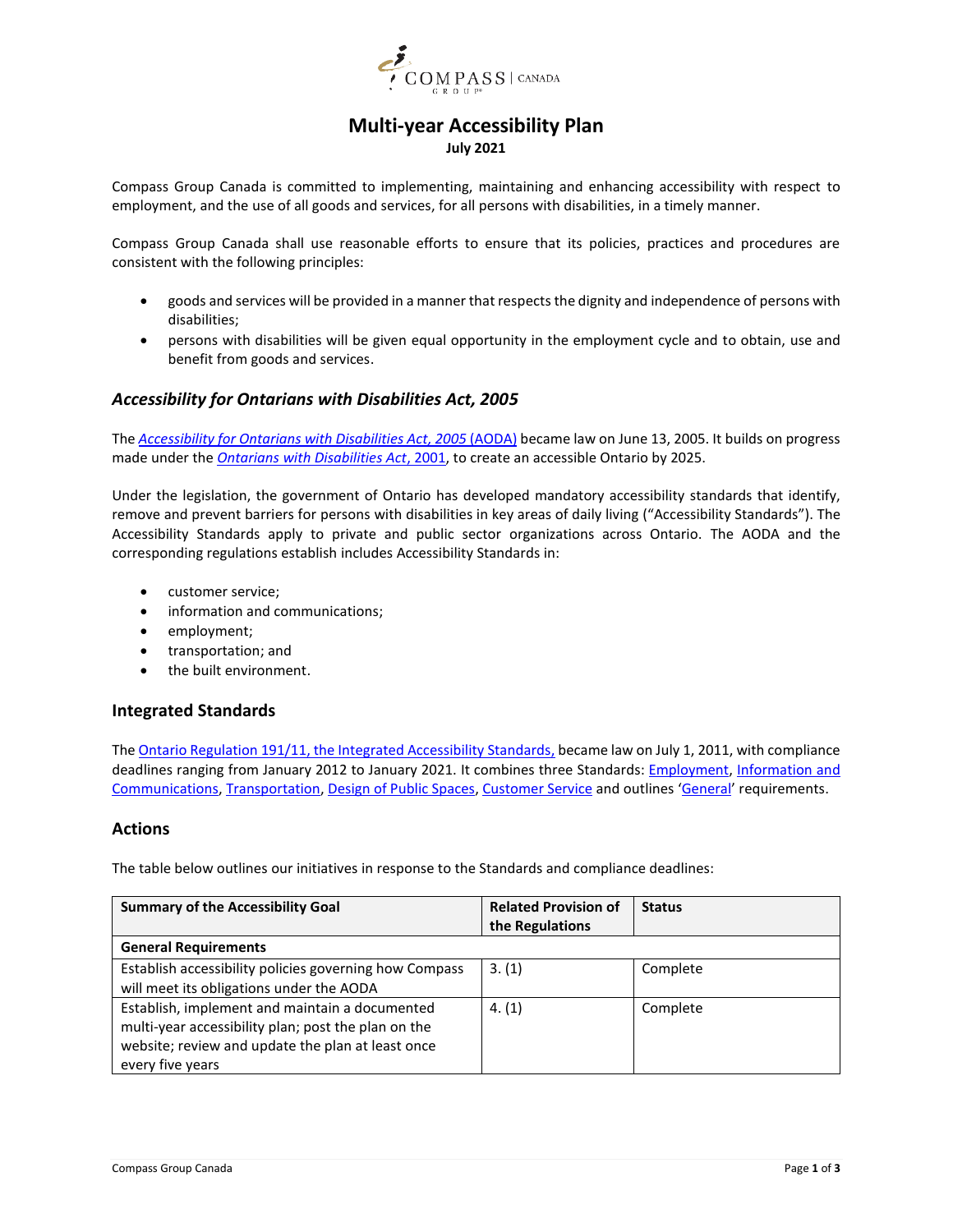| <b>Summary of the Accessibility Goal</b>                                                                                                                                                                                                                                                                                                                                                                                                | <b>Related Provision of</b><br>the Regulations | <b>Status</b> |
|-----------------------------------------------------------------------------------------------------------------------------------------------------------------------------------------------------------------------------------------------------------------------------------------------------------------------------------------------------------------------------------------------------------------------------------------|------------------------------------------------|---------------|
| Have regard to the accessibility for persons with<br>disabilities when designing, procuring or acquiring self-<br>service kiosks                                                                                                                                                                                                                                                                                                        | 6. (2)                                         | Complete      |
| Training on the requirements of the accessibility<br>standards and the Human Rights Code as it relates to<br>persons with disabilities                                                                                                                                                                                                                                                                                                  | 7. (1)                                         | Ongoing       |
| Upon hire, all new associates must participate in online<br>training on the Integrated Standards.                                                                                                                                                                                                                                                                                                                                       |                                                | Complete      |
| <b>Customer Service Standards</b>                                                                                                                                                                                                                                                                                                                                                                                                       |                                                |               |
| Develop, implement and maintain policies governing<br>the provision of Compass's services to persons with<br>disabilities, and provide in an accessible format upon<br>request                                                                                                                                                                                                                                                          | 80.46(1)                                       | Complete      |
| Training on accessible customer service                                                                                                                                                                                                                                                                                                                                                                                                 | 80.49(1)                                       | Ongoing       |
| <b>Information and Communications Standards</b>                                                                                                                                                                                                                                                                                                                                                                                         |                                                |               |
| Ensure that feedback processes are accessible to<br>persons with disabilities by providing or arranging for<br>accessible formats and communications supports, upon<br>request                                                                                                                                                                                                                                                          | 11. (1)                                        | Complete      |
| Upon request, provide or arrange for the provision of<br>accessible formats and communication supports for<br>persons with disabilities, in consultation with the<br>individual, a) in a timely manner that takes into<br>account the person's accessibility needs due to<br>disability; and b) at a cost that is no more than the<br>regular cost charged to other persons. Notify the public<br>of the availability of these supports | 12. $(1)$ , $(2)$ and $(3)$                    | Complete      |
| Provide any publicly available emergency response<br>information in an accessible format, upon request                                                                                                                                                                                                                                                                                                                                  | 13.(1)                                         | Complete      |
| Ensure all internet websites and web content conform<br>with WCAG 2.0 Level AA, other than, i. success criteria<br>1.2.4 Captions (Live), and ii. success criteria 1.2.5 Audio<br>Descriptions (Pre-recorded)                                                                                                                                                                                                                           | 14. (4)2                                       | [In progress] |
| <b>Employment Standards</b><br>Notify Compass employees and the public about the<br>availability of accommodation for applicants with<br>disabilities in its recruitment processes                                                                                                                                                                                                                                                      | 22                                             | Complete      |
| During a recruitment process, notify job applicants<br>when they are individually selected to participate in an<br>assessment or selection process, that accommodations<br>are available upon request in relation to the materials<br>or processes to be used.                                                                                                                                                                          | 23                                             | Complete      |
| Notify successful job applicant of Compass's policies for<br>accommodating employees with disabilities                                                                                                                                                                                                                                                                                                                                  | 24                                             | Complete      |
| Inform employees of Compass's policies used to<br>support employees with disabilities                                                                                                                                                                                                                                                                                                                                                   | 25                                             | Complete      |
| Consult with a requesting employee in a manner that<br>considers his or her disability to provide or arrange for<br>the provision of accessible formats and communication                                                                                                                                                                                                                                                               | 26.1 and 26.2                                  | Complete      |